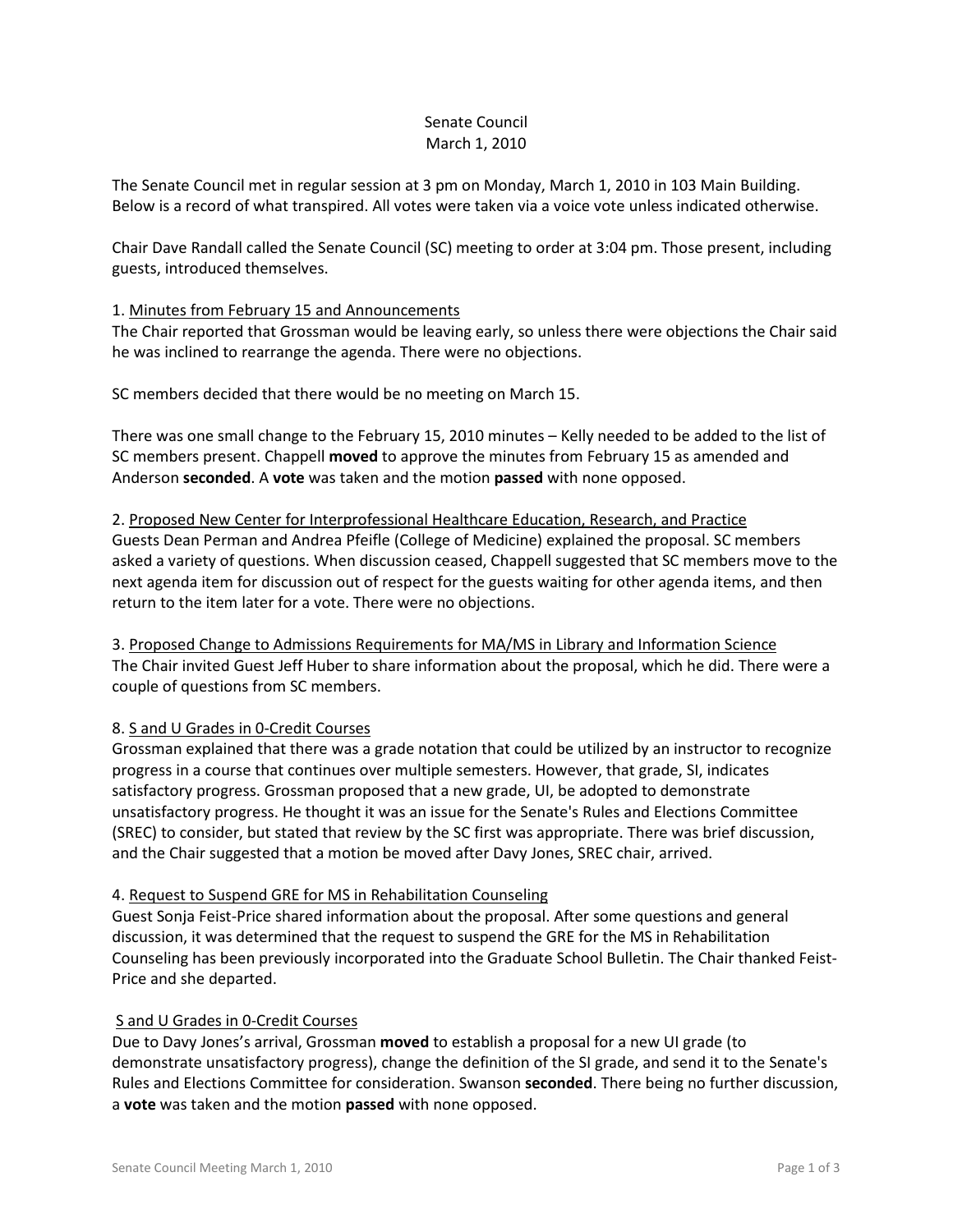# 9. Two Issues from Senate's Rules and Elections Committee: Policies Regarding Other Examinations and Excused Absences

The Chair introduced Guest Davy Jones, chair of the Senate's Rules and Elections Committee (SREC). Jones explained that the SREC was somewhat divided over the intent of *Senate Rule 5.2.4.2* ("Excused Absences"). The problem was specifically with the phrase "Trips for members of student organizations sponsored by an educational unit." Jones said that the SREC could be forced to come to a decision and vote on the issue, but said he would prefer hearing input from the SC as a whole prior to making a final decision.

SC members engaged in a lively discussion of the phrase and its various possible meanings. Chappell **moved** that the issue be returned to the SREC for rewording to clarify the rules, and then returned to the SC. Grossman **seconded**. Jones acknowledged the charge, but reiterated that since the SREC had been unable to come to a unified decision, it would be extremely helpful to know the opinion of the SC.

After additional discussion, Chappell **called the question**. Subsequently, a **vote** was taken on the motion that the issue be returned to the SREC for rewording to clarify the rules, and then returned to the SC. The motion **passed** with none opposed.

Jones then presented the second issue to SC members. *Senate Rules 5.2.4.8* ("Policies Regarding Other Examinations") contains the phrase "approved by the department chair," which was somewhat vague. He asked for input as to how that rule should be interpreted. SC members discussed the issue.

After some time, a consensus was reached among SC members that approval by the department chair should occur prior to each semester in which a faculty member intends to teach. Chappell **moved** that the SREC draft a revision of *Senate Rules 5.2.4.8* based on the day's discussion and return the revised language to the SC for approval. Anderson **seconded**. There being no additional discussion, a **vote** was taken and the motion passed with none opposed.

# 5. Proposed New University Scholars Program: BS Merchandising, Apparel and Textiles and MS Merchandising, Apparel and Textiles

Guest Kim Spillman explained the proposed new University Scholars Program comprised of a BS in Merchandising, Apparel and Textiles and an MS in Merchandising, Apparel and Textiles. There was little discussion.

6. Proposed New Dual Degree Program: PharmD and MS Physician Assistant Studies Guests Kelly Smith and Gil Boissonneault explained the proposed dual degree program. SC members asked a variety of questions, including queries about the duties of individuals with a PharmD degree.

# 7. Online Course Evaluations - Roger Sugarman, Institutional Research

Guest Roger Sugarman (Director, Institutional Research) began by specifically noting that semi-recent language from a Kentucky Kernel article about a drastic movement toward online teacher and course evaluations was misleading. On the contrary, discussions about a shift to online teacher and course evaluations were proceeding at a gradual pace. He then offered information about how the online method came about, student response rates to trial usage and possible conclusions that could not and should not be drawn.